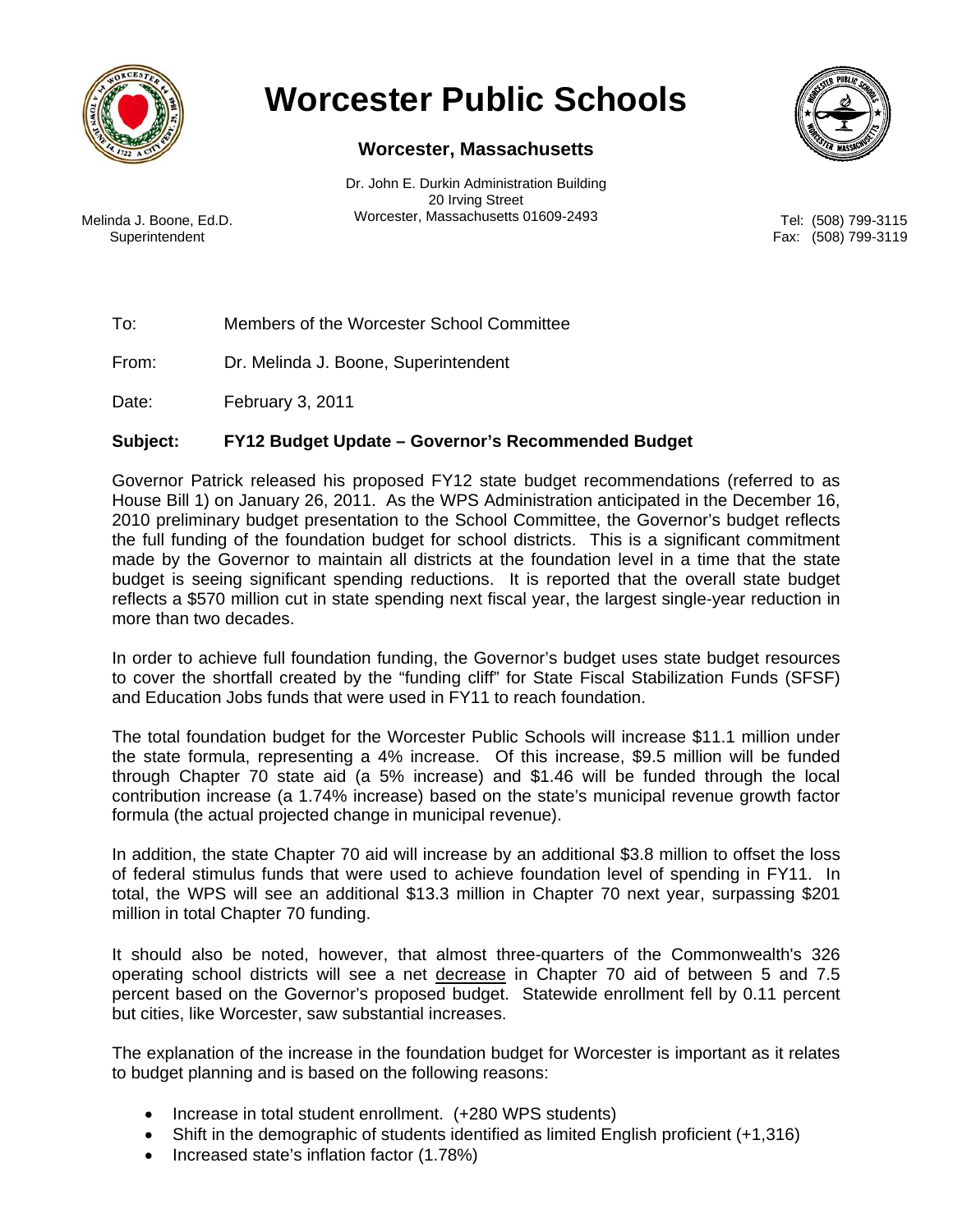The increase in student enrollment, mostly attributed to increases in elementary enrollments, has caused the district to add elementary teachers to address class size issues. The district currently has a 20.8 average elementary class size. The increase in the total number of limited English proficient students is also leading to increases in resources to address both Department of Justice compliance requirements and appropriate staffing levels for high quality teaching and learning. These two enrollment factors are important because the Worcester Public Schools are not "static" from one year to another when it comes to the level of services that are needed for the students. As a result, the foundation budget factors the enrollment change into the funding level calculation.

Finally, the inflation factor of 1.78% is intended in the state formula to address annual increases in operating costs, but is far below notable increases in the budget for fixed costs, in particular projected health insurance premium costs. As the Administration plans spending for FY12, it is likely that resources will need to be dedicated for elementary class size and limited English proficiency students, as well as re-directing instructional resources to address the projected 10% increase in health insurance costs.

Once again, this budget update based on the Governor's budget is consistent with the budget presentation the WPS Administration provided the School Committee on December 16, 2010. The initial estimates did not include growth in the enrollment, tuition assessment, or reimbursements from charter schools because that information was not accurately available at the time of the preliminary budget presentation. The Governor's proposed budget and the numbers listed below now reflect actual 2010-2011 enrollments for the foundation budget calculations. (It should be noted for explanation purposes that charter school and school choice students residing in Worcester are counted in the foundation budget for the district and the tuition assessments are then deducted from the state Chapter 70 revenue, thus ultimately reducing the actual budget for the Worcester Public Schools)

The following is a summary of the annual **change** in the Governor's proposed FY12 budget as compared to the preliminary estimates prepared by the WPS Administration last month in relation to the current year (FY11) levels:

| <b>Total Change:</b>                                                                                                                            | \$13,786,145                                                                            | \$12,068,354                                                                                    | \$1,717,791                                                        |
|-------------------------------------------------------------------------------------------------------------------------------------------------|-----------------------------------------------------------------------------------------|-------------------------------------------------------------------------------------------------|--------------------------------------------------------------------|
| <b>Revenue Offsets:</b><br><b>Charter School Tuition Assessment</b><br><b>School Choice Tuition Assessment</b><br><b>Total Revenue Offsets:</b> | \$1,085,864<br>\$21,287<br>\$1,107,151                                                  | \$393,802<br>\$77,731<br>\$471,533                                                              | \$692,062<br>$-$56,444$<br>\$635,618                               |
| <b>Revenue Item:</b><br>Chapter 70<br><b>City Contribution</b><br><b>Charter School Reimbursement</b><br><b>Total Revenue Change</b>            | Governor's<br><b>Budget</b><br>\$13,297,113<br>\$1,466,923<br>\$129,260<br>\$14,893,296 | <b>WPS Initial</b><br>Estimate*<br>\$11,792,078<br>\$1,760,000<br>$-$1,012,191$<br>\$12,539,887 | Change<br>\$1,505,035<br>$-$293,077$<br>\$1,141,451<br>\$2,353,409 |

\* Did not include new charter school enrollments

The total estimated revenue for the Worcester Public Schools has improved by \$1.7 million since the preliminary estimates. This is mostly attributable to 150 additional charter school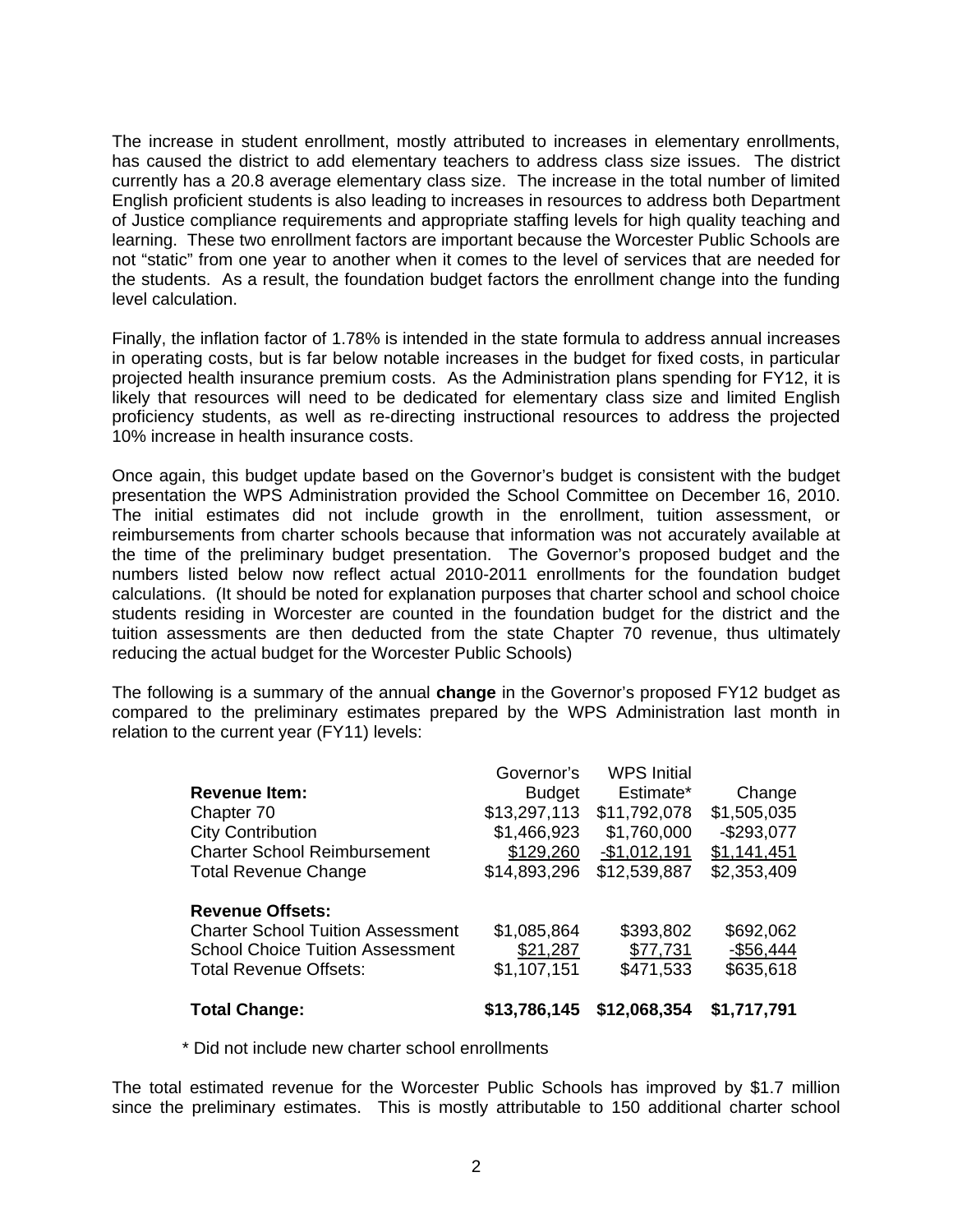students counted in the foundation budget at approximately \$10,000 per student (see change in Chapter 70 aid).

Charter school reimbursements have been level funded in the Governor's budget, and reflect a slight increase for Worcester based on the Chapter 46 reimbursement formula. (This is the last year that the current reimbursement formula will be used; it will change next year based on the new formula contained in the *Act Relative to the Achievement Gap* from a 3-year declining reimbursement (100-60-40%) to a 6-year reimbursement level (100-25-25-25-25-25%). The WPS Administration, worked with the Massachusetts Association of School Superintendents to provide technical assistance to the state legislature in developing the revised reimbursement schedule.)

However, it must be noted that the actual charter school enrollment for next year is not reflected in the Governor's budget, although it will be included in later versions of the state budget. Therefore, the Administration believes that it is necessary to adjust the estimated Governor's budget based on the projected growth in charter enrollment (tuition assessment and reimbursement). The planned enrollment growth for Spirit of Knowledge Academy is 45 students next year and will result in an increase in the above stated tuition assessment by approximately \$485,000. In addition, it is necessary to reflect a reduction in the charter school reimbursement based on prior year experience resulting from the treatment of the transportation assessment in the state formula. At this time, approximately \$400,000 should be planned as a reduction in reimbursement based on this factor. In total, it is prudent to reduce the estimated revenue above by \$885,000. This does mean, however, that the total revenue for the WPS has improved by \$832,791 since the preliminary budget presentation.

In addition to the revenue and tuition assessment listed above, based on an initial review of total state funding for grant programs, it appears that the major state grants will be level funded for next year, including the Quality Kindergarten Grant that is used to provide instructional assistants in many of our kindergarten classrooms.

Also in the Governor's budget, state special education reimbursements (also known as "Circuit Breaker funding") is proposed to increase \$80 million statewide, representing the level of funding provided in 2009, the spending level prior to federal stimulus funding provided through IDEA. This increase in the state budget appears to provide Worcester with an additional \$1.1 million in reimbursements based on the current level of claims. The actual level of reimbursement will not be known until later this summer (after the budget process is completed).

In total, the projected revenues of the Worcester Public Schools have improved by \$1.9 million, leaving a projected budget deficit as follows:

| Total Projected Revenue Increase*:   | \$4,376,193      |
|--------------------------------------|------------------|
| Less Total Projected Cost Increases: | $-$11,066,790$   |
| <b>Current Projected Deficit</b>     | $-$ \$ 6,690,597 |

\* Reduced by \$10,732,103 loss of federal stimulus funds and \$885,000 for projected charter school tuition and reimbursement changes not reflected in Governor's budget. Add \$1,100,000 for increase to state reimbursement for certain special education costs (so-called "circuit breaker funding").

This level of budget deficit is equivalent to a reduction of 134 positions, or about 3.6% of the WPS wokforce.

The Administration has begun working on the FY12 budget using a zero-based approach with the intention of preserving elementary class size, secondary course offering and graduation